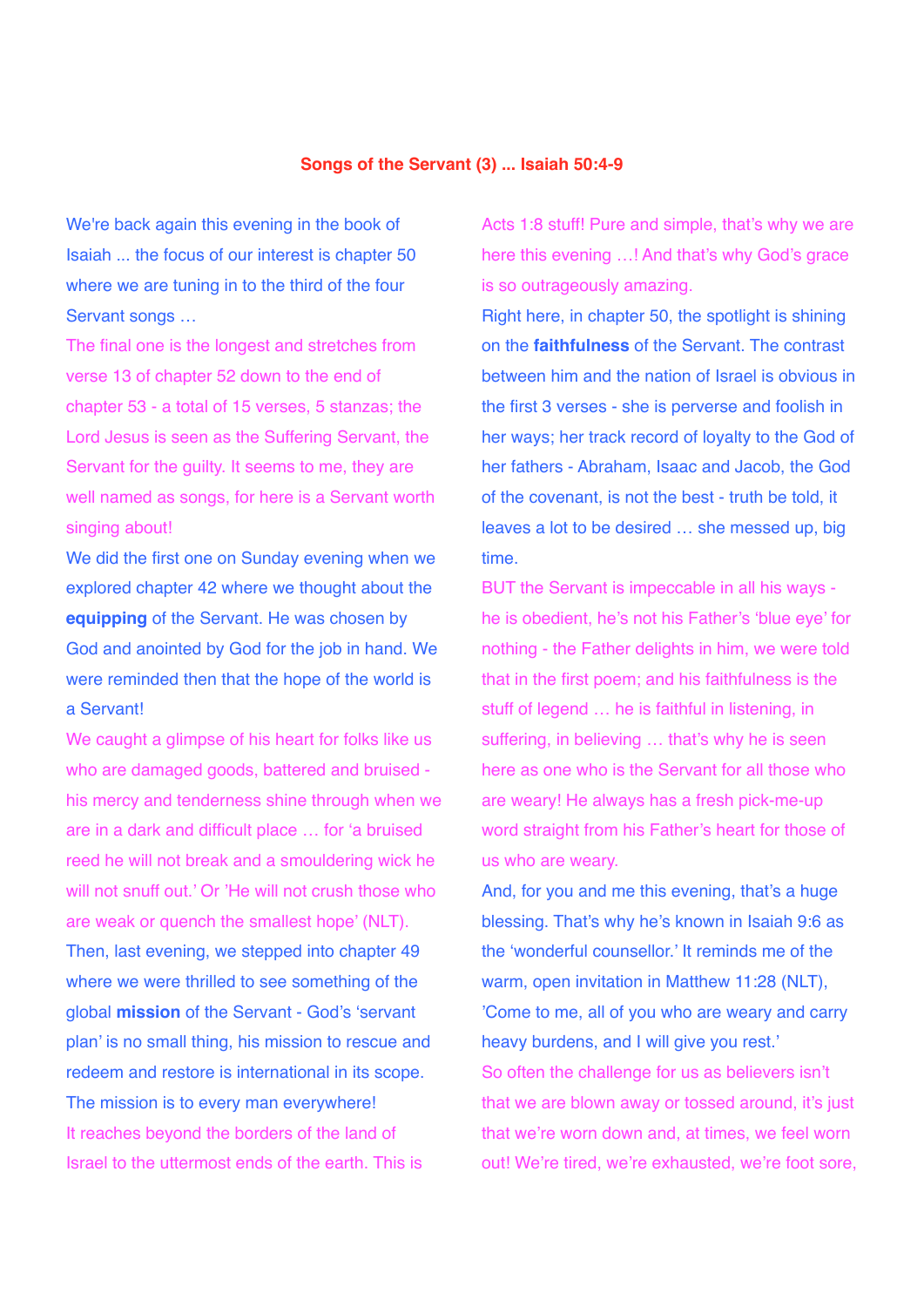our energy levels have plummetted - the baseline is that we are weary! Well ... here's a tonic, it's a cheery word for your heart and mine.

There are some beautiful pictures in the text - as we work our way through it, we'll see how suited this Servant is to us in our weakness and in our weariness - as we read in Hebrews 4:15, one who is touched with the feeling of our infirmities. As the chorus reminds us, Jesus knows all about our struggles.

There are three main lines of thought: we see, one who is skilled in God's word in verse 4; one who is submissive to God's will in verses 5-6; and one who is sure of God's help in verses 7-9.

These verses are so up-close and personal, they are intimate, there's a real warmth to them as he opens his heart and shares, there's also a sense of rugged realism as he anticipates the trials and troubles up ahead … they are autobiographical over and over again (25 times in the space of 6 verses in the NIV) we read the words, 'me, I, and my.'

To put it simply, this is Jesus the Servant talking about himself - this is what he has to say about himself. This is Jesus on Jesus! Unlike us when we talk about ourselves, he's not blowing his own trumpet, there's nothing pompous or conceited in what he says, no air of arrogance in his attitude instead, he pays eloquent tribute to the one he calls, 'the sovereign Lord/Yahweh' - aka 'the Lord God' - he uses that term 4 times at the beginning of verses 4, 5, 7, 9.

The first two times show how he prepared the Servant for a ministry that sees, and succours, and sustains the weary pilgrim; the last two show how he stands by the Servant and supports him in his hour of adversity in the lead-up to Calvary and beyond.

Number one: here is a Servant conversant with the Word of God - verse 4.

This is tremendous … you see, these truths apply primarily to him as the Servant; the lessons we learn, though, are so relevant for you and me as we seek to serve him day by day.

It's a bit like the cart before the horse in verse 4 it starts off with what the Servant has received for God has 'given him the tongue of those who are taught' and, as a result of that gifting, what he's able to do - 'he knows how to sustain the weary' … only then does it tell you **how** and **why** he can do it - it's because the Lord God has a significant input into the Servant's ear morning by morning! The Servant is a disciple - he's been instructed in the word of God, he's been taught in the ways of God. As a pupil in God's school, with classes every morning, he's learned all that he needs to know … that means, he can bring a word in season to all those who are weary, he brings a skilled word to the people of God. That's why it was often said of him, 'never man spoke like this man.'

A quick read through the gospel narrative and you see ample evidence of this - all kinds of people with all kinds of problems in all kinds of circumstances - to discouraged, despondent or downhearted souls, a word of wisdom was given. Just what they needed to hear! And just when they needed to hear it! The Servant, Jesus, is the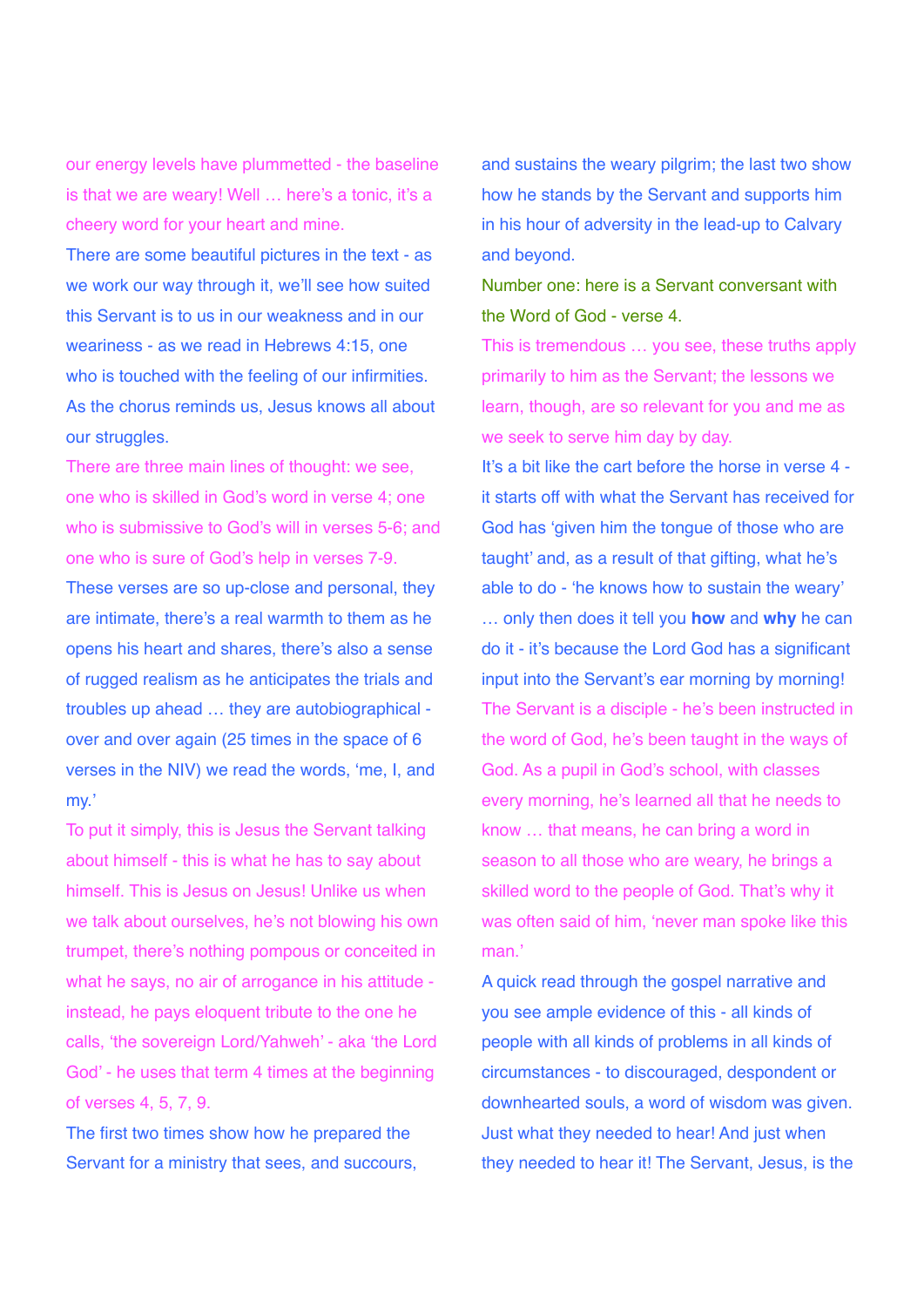lifter-up of bowed-down heads (Psalm 3:3). His ministry was uplifting … so should ours! A word to sustain all of them in their weariness: a weariness maybe brought about through guilt or emptiness or despair or sadness - think of it, a relatively young man, thirty years of age, knew precisely **what** to say to every single person; and, importantly, he also knew **when** and **how** to say it! That young man is the Servant of verse 4a, the one 'who has been given the tongue of those who are taught.'

Every time, without fail, it was the right word that he spoke - all of us here this evening need to hear that 'word' … a word from the Lord, a word from Scripture … on a human level, you can live on the words of a loved one, they mean so much, they keep us going, it's a kind-of fuel that fires us up and drives us on. How much greater is a word from One who knows …!

How is the Servant able to do it - because every morning he hears direct from the Father! That's what it says in verse 4b. Yes, it was day after day, after day - the Lord spoke intermittently, now and again, to the prophets, but he spoke continually to his Son.

It was manna as a daily portion - like an alarm clock, the Father wakened him … those were precious moments of worship and communion. The Servant was well taught, well instructed. That's why we often read in the Gospels that he was up bright and early to seek his Father's face and to hear from him!

And, for you and me, there's the priceless value of a quiet time - before we hear every other voice clamouring for our attention, we take time out to hear first from the Lord. An appointment with the Lord where we are richly blessed - moments with majesty; and one which leads us to bless others. A word for today sets us up for the rest of the day. There was a freshness to it - nothing stale here! It wasn't yesterday's bread. As he spoke with weary saints, it wasn't a common cliché that he shared, it wasn't a hackneyed expression that he passed on, it wasn't a canned formula that he proposed none of these; it was a word fresh with the dew of heaven - a word straight from the higher throne. and from the heart of the Sovereign Lord. God spoke **to** him and **through** him as the Servant of God.

Number two: here is a Servant committed to the will of God - verses 5-6.

These two verses are among the most insightful you'll read anywhere in the Messianic scriptures; they point vividly to what happened in the run-up to Calvary. They were penned over 700 years before the Cross, yet they are so breathtakingly accurate. This actually happened. We write over these prophetic words, 'and it came to pass.' We read in verse 5 that 'the Sovereign Lord has opened my ears' - that's an idiom that speaks of being submissive. This was all that mattered to him - this was all he ever wanted to do … this was top priority in his life - when things got very hot and almost unbearable, we read that he testified: 'I have not been rebellious, I have not drawn back.'

Wow! Amazing words. Jesus went all the way, for you and me! No hesitation on his part, not a brief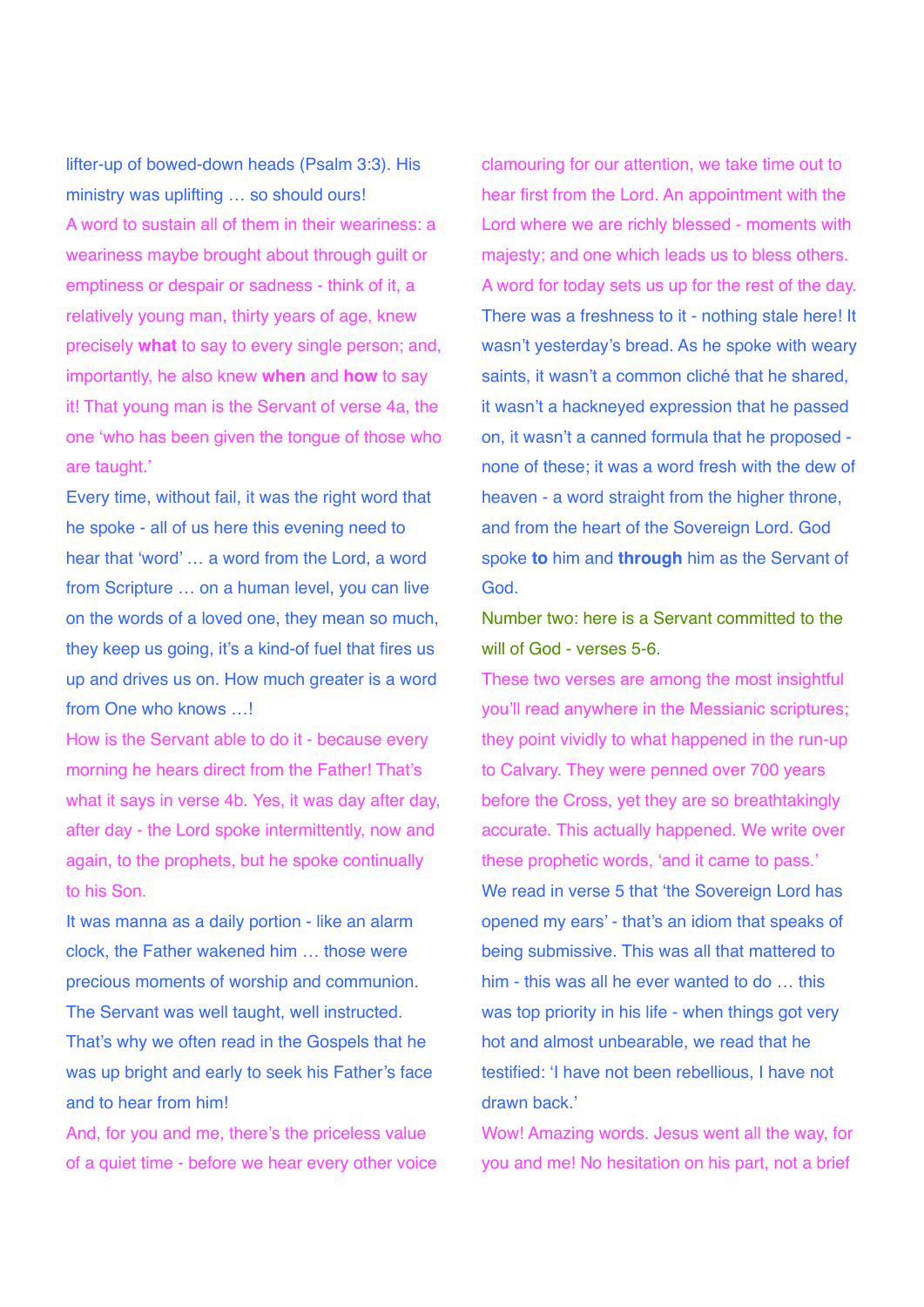moment's deflection, no distractions, never even a second thought - he followed it through. He obeyed! There was no Plan B … this was it, the Calvary road, Jesus willingly chose the tortuous path that led to the Cross.

The suffering was God's will for his Son, who is the Servant; this was what Yahweh wanted him to do - we read in Isaiah 53 that 'it pleased the Lord to bruise him.' No explanation is given. We don't know the rationale behind it. There's a mystery to it all. Yet, he yielded to it, he submitted to it; never once did he flinch or falter or fumble - he did not rebel or resist. His attitude was exemplary; even in the Garden he prayed, 'not my will but thine be done.'

See what it meant for him - this is gruesomely grim. So hard to put into words, impossible for us to understand what he endured and experienced on our behalf. There's a glimpse here in verse 6 but, let's be honest, we are out of our depth. This is hallowed ground - this is the Servant being treated appallingly - there is verbal abuse, psychological abuse, physical abuse - it was all foretold in the second song in 49:7 where he is 'despised and abhorred by the nation.' And you see it right here …

And even though that is awfully true, see the singular desire on the Servant's part to still do the Father's will - even though it would cost him so much, we read that he 'gave' or 'offered' his back to the smiters. He's still in charge, he's in control, they can only go so far and no further … Jesus walked into this with his eyes wide open. There was no place he wouldn't go, there was nothing

he wouldn't do, to care for weary people with the truth of God's grace.

They roughed him up - under Roman law, this was the most brutal and merciless punishment imaginable. When they judicially flogged him, his back would have resembled a ploughed field - he was savagely torn to pieces. Yes, that's what they did to my Lord and Saviour … and there's more, for he also gave his cheeks to those who pulled out his beard.

This was nothing less than gratuitous torture; it was ill-treatment at its worst. No Roman court ever sentenced a man to have his beard pulled out. Never. This is sadistic cruelty from a bunch of thugs who show nothing but contempt for Jesus. This was one of the greatest insults you could inflict upon a man in that day - it was degrading in every sense. And, yet, wonder of wonders, that's what he was willing to bear on our behalf … to quote the old hymn: 'O make me understand it, help me to take it in …'

And there's still more in verse 6 - there is public humiliation when he 'did not hide [his] face from mocking and spitting.' They taunted him, they jeered at him, they cursed him, they reviled him, they slapped him - they spat **at** him and they spat **on** him … ah, this is venom and vulgarity meted out to the spotless, innocent Servant of Jehovah. It was unjust, it was unfair, it was undeserved … yet, I'll say it again, he did it all for you, and me. Yes, he suffered, he suffered greatly … we know from Hebrews 5:8 that 'he learned obedience from what he suffered' … and that's the reason why he can empathise with us in our times of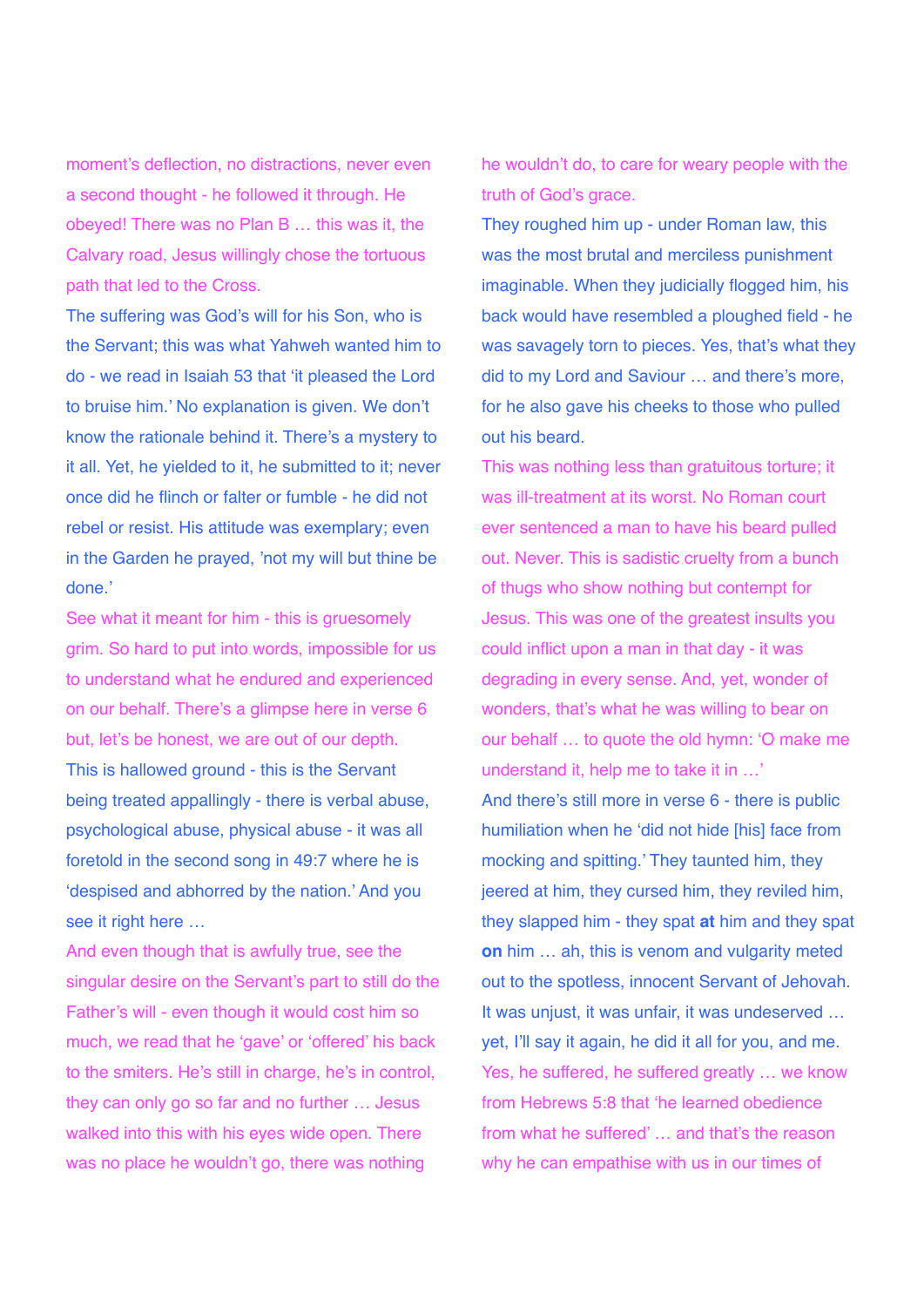distress and severe trial - he's been there, he's seen it from the inside, he knows what it's like ... and that adds weight to his ministry of the 'word' in verse 4.

Next time he whispers a word of consolation, or cheer, or counsel in your ear, remember this, Jesus knows, really knows … and it's all because of what we read in verses 5-6.

## Number three: here is a Servant confident of the help of God - verses 7-9.

In spite of all the horrendously horrible suffering he endures, the Servant strikes a note of utmost confidence in these verses - all these words ring with steely conviction ... and, again, the one who enables him to press on is the Sovereign Lord. Two times over he acknowledges that God is the one who helps him - it doesn't come any more personal than this when he testifies, 'he helps me.' In his weariness, God helped him … in the heat of the battle, God helped him … God was his 'present help' in the hour of trouble (the good news is, he does the same for us).

His resolve to go all the way to Calvary is nothing short of admirable - here is pure courage, dogged determination - the Servant is resolute in his total commitment to fulfil the Father's plan. Nothing and no one will stand in his way - he steadfastly set his face like a flint to go all the way up to Jerusalem … Jesus persevered to the bitter end. O, may God help us to do the same when the going gets tough! So often we want to pack it all in when things go pear shaped - we often fall at the first hurdle - we lack the grit and enduring spirit of our blessed Lord. Ah, when difficulties

come, we give up and give in all too easily - not Jesus! When the going is hard and painfully slow, when the hill is steep, we need the help of our God. Thankfully, he's always there for us! The Servant knows the help of God, but he's also conscious of the close presence of God - we read in verse 8 that he 'is near' … God doesn't leave him to get on with it on his own, he doesn't walk off and leave him to carry the can, he doesn't do a runner when the heat is on - no, God is close by, he's at hand … and Jesus knows it! God is **with** him … and from the other statements in the text, God is **for** him …!

How do we know? Well, it says that 'he will not be disgraced … he will not be put to shame … and he who vindicates me is near.' Wow … there's no fuzziness in those affirmations. Nothing woolly in those dig-your-heels-in declarations.

God always has the last word - and that's what the resurrection, the ascension, the exaltation, and the enthronement of Jesus the Servant are all about! Any doubts lingering in the front of your mind - read Philippians 2:9-11 and every doubt will dissolve and disappear. The message is: God has the final say!

You can see something of the sheer defiance of his faith in verses 8-9 … there's an audacity to it, a real buoyancy to it … 3 ginormous questions he asks: 'Who then will bring charges against me? Who is my accuser? Who is he that will condemn me?'

He throws down the gauntlet to his enemies, he raises the stakes, he ups the ante when he says: 'Let us face each other! Let him confront me!' It